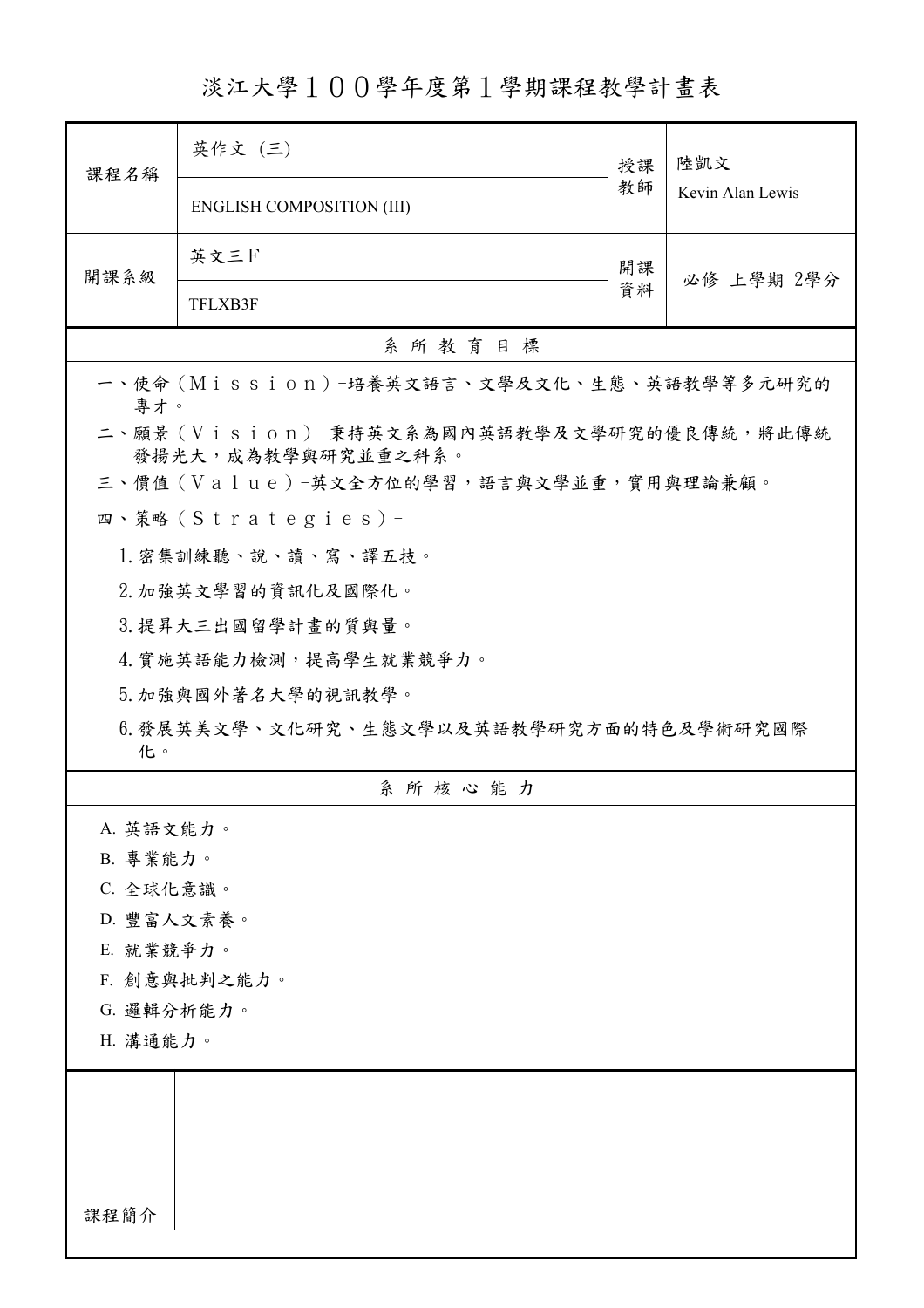|                                                                                                                                                                                                                                                                                                       | Students will be taught different writing styles, such as description,<br>narration, exposition, and argumentation. In addition, students will also be<br>taught some academic writing and library research skills. |                                                                                                                                                                                                                                                                                                |      |                        |  |  |  |
|-------------------------------------------------------------------------------------------------------------------------------------------------------------------------------------------------------------------------------------------------------------------------------------------------------|---------------------------------------------------------------------------------------------------------------------------------------------------------------------------------------------------------------------|------------------------------------------------------------------------------------------------------------------------------------------------------------------------------------------------------------------------------------------------------------------------------------------------|------|------------------------|--|--|--|
|                                                                                                                                                                                                                                                                                                       | 本課程教學目標與目標層級、系所核心能力相關性                                                                                                                                                                                              |                                                                                                                                                                                                                                                                                                |      |                        |  |  |  |
| 一、目標層級(選填):<br>(一)「認知」(Cognitive 簡稱C)領域:C1 記憶、C2 瞭解、C3 應用、C4 分析、<br>C5 評鑑、C6 創造<br>(二)「技能」(Psychomotor 簡稱P)領域:P1 模仿、P2 機械反應、P3 獨立操作、<br>P4 聯結操作、P5 自動化、P6 創作<br>(三)「情意」(Affective 簡稱A)領域:Al 接受、A2 反應、A3 重視、A4 組織、<br>A5 内化、A6 實踐                                                                      |                                                                                                                                                                                                                     |                                                                                                                                                                                                                                                                                                |      |                        |  |  |  |
| 二、教學目標與「目標層級」、「系所核心能力」之相關性:<br>(一)請先將課程教學目標分別對應前述之「認知」、「技能」與「情意」的各目標層級,<br>惟單項教學目標僅能對應C、P、A其中一項。<br>(二)若對應「目標層級」有1~6之多項時,僅填列最高層級即可(例如:認知「目標層級」<br>對應為C3、C5、C6項時,只需填列C6即可,技能與情意目標層級亦同)。<br>(三)再依據所訂各項教學目標分別對應該系「系所核心能力」。單項教學目標若對應「系<br>所核心能力   有多項時, 則可填列多項「系所核心能力」(例如:「系所核心能力」可<br>對應A、AD、BEF時,則均填列)。 |                                                                                                                                                                                                                     |                                                                                                                                                                                                                                                                                                |      |                        |  |  |  |
| 序                                                                                                                                                                                                                                                                                                     | 教學目標(中文)                                                                                                                                                                                                            | 教學目標(英文)                                                                                                                                                                                                                                                                                       |      | 相關性                    |  |  |  |
| 號                                                                                                                                                                                                                                                                                                     |                                                                                                                                                                                                                     |                                                                                                                                                                                                                                                                                                | 目標層級 | 系所核心能力                 |  |  |  |
| $\overline{1}$                                                                                                                                                                                                                                                                                        |                                                                                                                                                                                                                     | This required course is<br>organized to systematically<br>develop students' writing<br>skills and to prepare students<br>for future academic writing.<br>Having developed basic<br>writing skills, students may<br>apply the skills to future<br>writing tasks required in<br>their workplace. | C6   | <b>ABCDFG</b>          |  |  |  |
| 教學目標之教學策略與評量方法                                                                                                                                                                                                                                                                                        |                                                                                                                                                                                                                     |                                                                                                                                                                                                                                                                                                |      |                        |  |  |  |
| 序<br>號                                                                                                                                                                                                                                                                                                | 教學目標                                                                                                                                                                                                                | 教學策略                                                                                                                                                                                                                                                                                           | 評量方法 |                        |  |  |  |
| 1                                                                                                                                                                                                                                                                                                     |                                                                                                                                                                                                                     | 課堂講授、分組討論                                                                                                                                                                                                                                                                                      | 末考   | 出席率、報告、討<br>論、小考、期中考、期 |  |  |  |
|                                                                                                                                                                                                                                                                                                       |                                                                                                                                                                                                                     |                                                                                                                                                                                                                                                                                                |      |                        |  |  |  |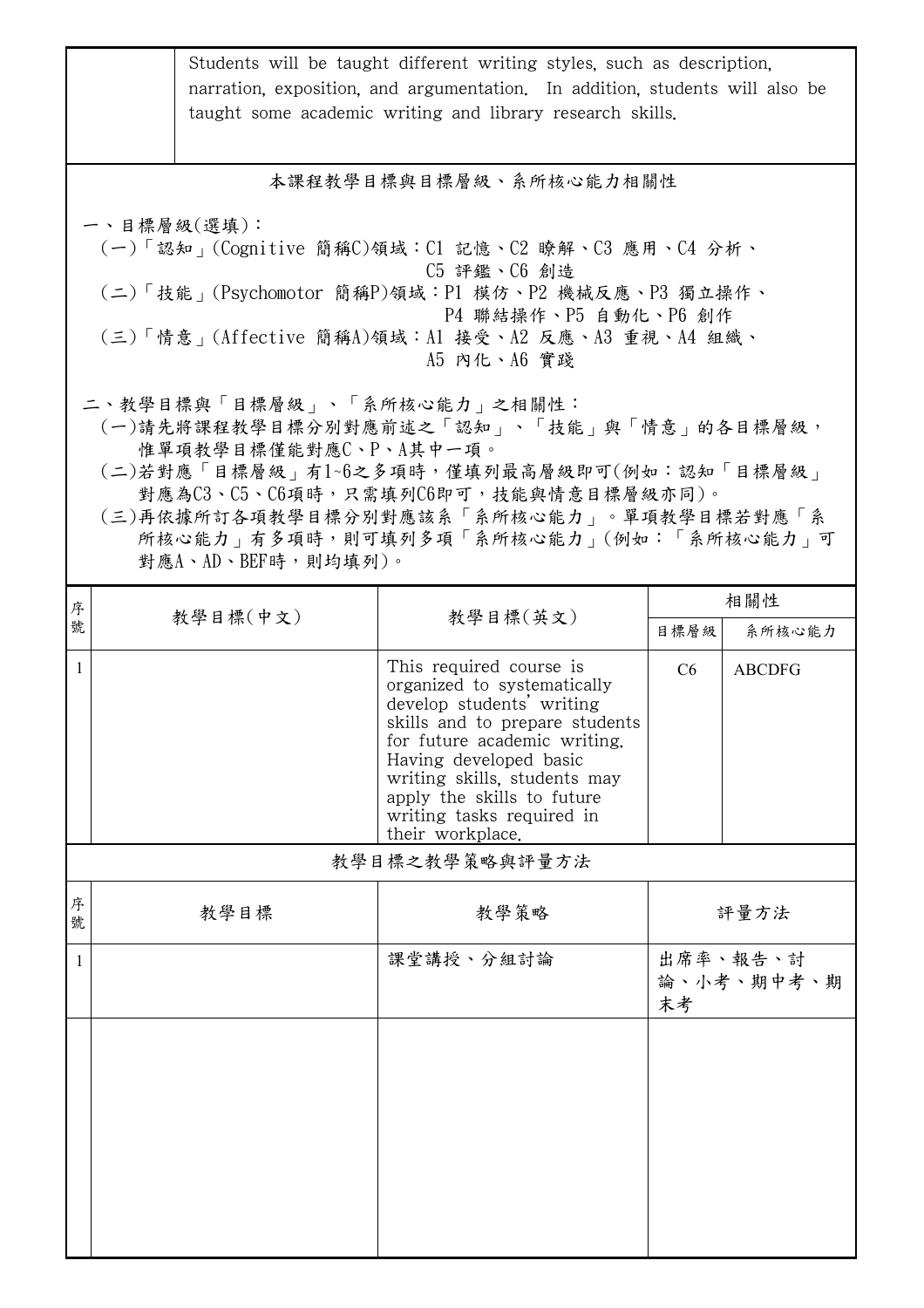| 本課程之設計與教學已融入下列本校基本素養與核心能力                                          |                                    |                                 |                                                |  |  |
|--------------------------------------------------------------------|------------------------------------|---------------------------------|------------------------------------------------|--|--|
| 淡江大學基本素養與核心能力                                                      |                                    |                                 | 內涵說明                                           |  |  |
|                                                                    |                                    | 表達能力與人際溝通                       | 有效運用中、外文進行表達,能發揮合作精神,與他人共同<br>和諧生活、工作及相處。      |  |  |
|                                                                    | $\langle \rangle$                  | 科技應用與資訊處理                       | 正確、安全、有效運用資訊科技,並能蒐集、分析、統整與<br>運用資訊。            |  |  |
|                                                                    | $\langle \rangle$                  | 洞察未來與永續發展                       | 能前瞻社會、科技、經濟、環境、政治等發展的未來,發展<br>與實踐永續經營環境的規劃或行動。 |  |  |
|                                                                    |                                    | 學習文化與理解國際                       | 具備因應多元化生活的文化素養,面對國際問題和機會,能<br>有效適應和回應的全球意識與素養。 |  |  |
|                                                                    |                                    | 自我了解與主動學習                       | 充分了解自我,管理自我的學習,積極發展自我多元的興趣<br>和能力,培養終身學習的價值觀。  |  |  |
|                                                                    |                                    | 主動探索與問題解決                       | 主動觀察和發掘、分析問題、蒐集資料,能運用所學不畏挫<br>折,以有效解決問題。       |  |  |
|                                                                    | $\langle \rangle$                  | 團隊合作與公民實踐                       | 具備同情心、正義感,積極關懷社會,參與民主運作,能規<br>劃與組織活動,履行公民責任。   |  |  |
|                                                                    | $\langle \rangle$                  | 專業發展與職涯規劃                       | 掌握職場變遷所需之專業基礎知能,管理個人職涯的職業倫<br>理、心智、體能和性向。      |  |  |
|                                                                    |                                    |                                 | 授課進度表                                          |  |  |
| 女                                                                  | 日期起訖<br>內 容 (Subject/Topics)<br>備註 |                                 |                                                |  |  |
| $100/09/05$ ~<br>Introduction $-$ writing review<br>1<br>100/09/11 |                                    |                                 |                                                |  |  |
| 2                                                                  | $100/09/12$ ~<br>100/09/18         | Paragraph structure (chapter 1) |                                                |  |  |
| 3                                                                  | $100/09/19$ ~<br>100/09/25         | review                          | Topic sentence. Grammar and sentence structure |  |  |
| 4                                                                  | $100/09/26$ ~<br>100/10/02         | Unity (chapter 2)               |                                                |  |  |
| 5                                                                  | $100/10/03$ ~<br>100/10/09         | Coherence (chapter 2)           |                                                |  |  |
| 6                                                                  | $100/10/10$ ~<br>100/10/16         | Writing drafts                  |                                                |  |  |
| 7                                                                  | $100/10/17$ ~<br>100/10/23         | Supporting details (chapter 3)  |                                                |  |  |
| 8                                                                  | $100/10/24$ ~<br>100/10/30         | Reported speech (chapter 12)    |                                                |  |  |
| 9                                                                  | $100/10/31$ ~<br>100/11/06         | 期中考試週                           |                                                |  |  |
| 10                                                                 | $100/11/07$ ~<br>100/11/13         | Mid-term exam reveiw            |                                                |  |  |
| 11                                                                 | $100/11/14$ ~<br>100/11/20         | Sentence structure              |                                                |  |  |
| 12                                                                 | $100/11/21$ ~<br>100/11/27         | Essay writing (chapter 4)       |                                                |  |  |
|                                                                    |                                    |                                 |                                                |  |  |